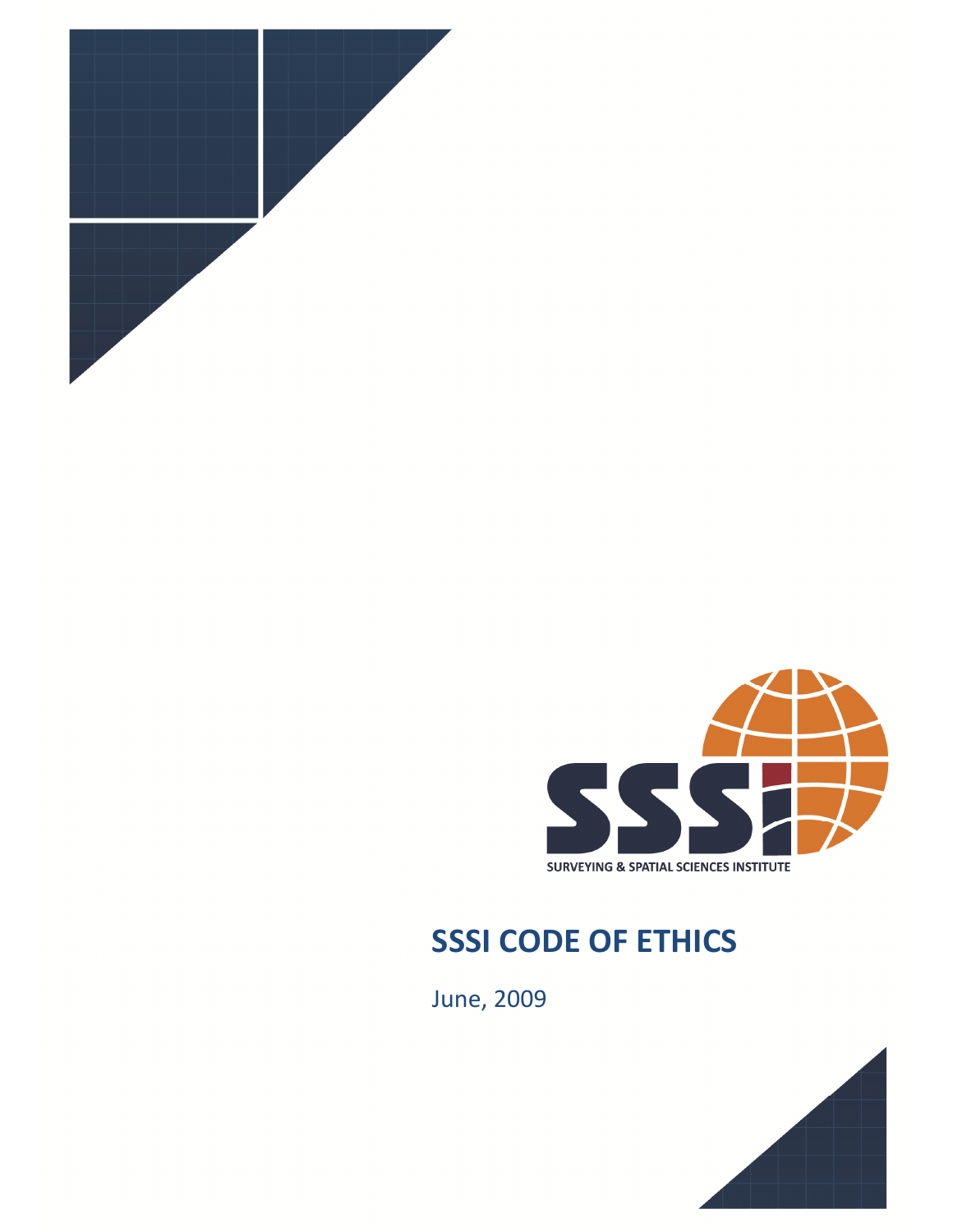## Code of Ethics

The members of the Institute are bound by a common commitment to promote Surveying and Spatial Sciences and facilitate its practice for the common good of the community based upon shared values of:

- **Competence**
- Truth
- Innovative practice
- **Excellence**
- Equality of opportunity
- Social justice
- Ethical behaviour

The community places its trust in the judgement and integrity of members to pursue the stated values and has a right to a high degree of confidence.

Surveying and Spatial Science professionals recognise that their ethical responsibilities extend to the community, to their clients and employers, to their peers and to their employees. Accordingly they acknowledge the need for integrity, independence, care and competence, and a sense of duty. They uphold and advance these values by:

- supporting and participating in the continuing development of the Surveying and Spatial Science profession;
- serving with honesty and forthrightness and within areas of their competence; and
- using their expertise for the enhancement of society and the stewardship of resources.

Surveying & Spatial Sciences Institute members are required to abide by the Code of Ethics as a condition of their membership. The Code of Ethics provides a statement of principles which has been adopted by the Consultative Council of the Institute as the basis upon which members shall conduct their activities in order to meet community trust. The code is the framework from which rules of Conduct may be developed by the Consultative Council.